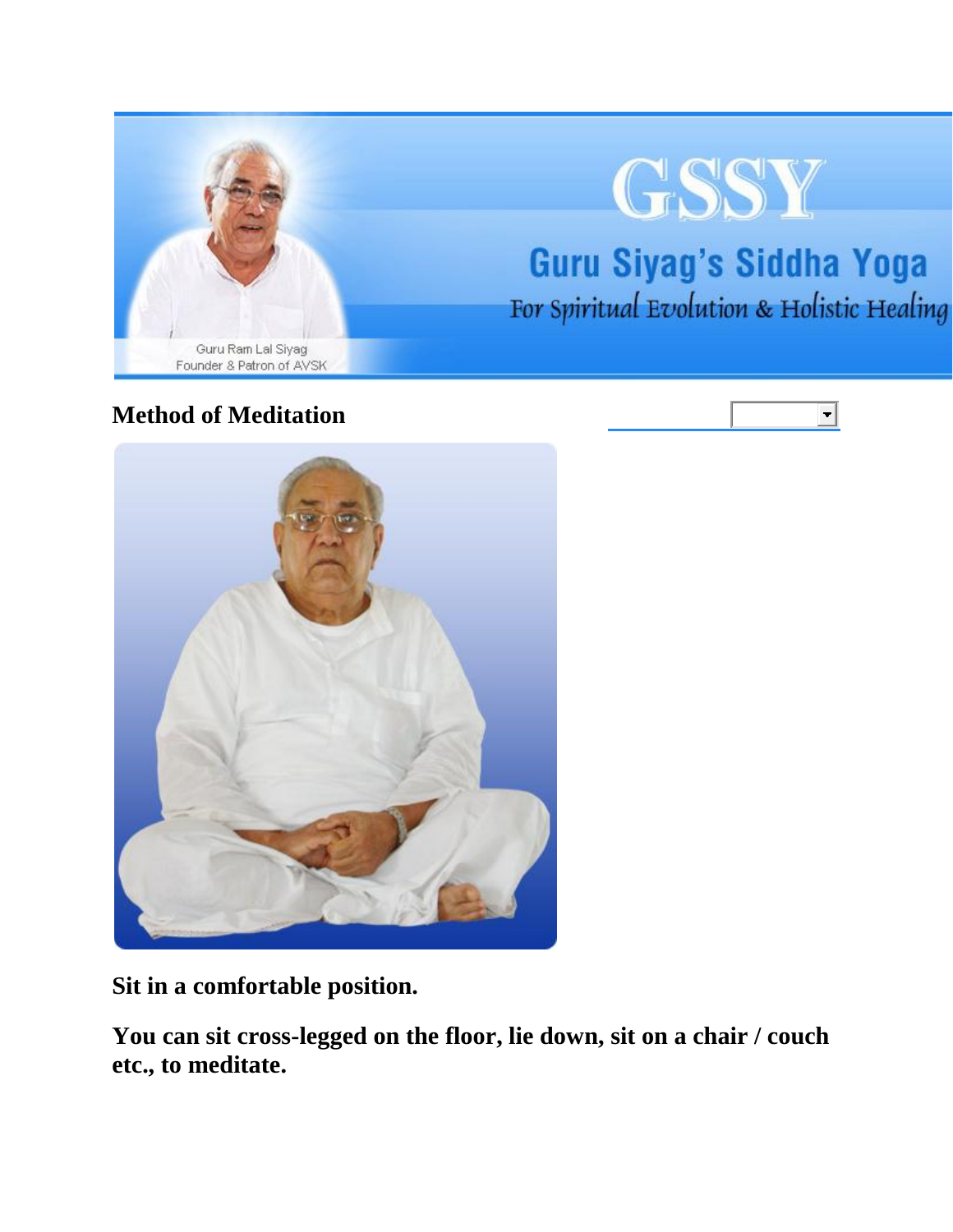**Look at Guru Siyag's picture for a minute or two until you remember the image.** 

**Then close your eyes and say silently to Guru Siyag, "Help me meditate for 15 minutes." You can choose a time-limit according to your convenience, for eg., 5 / 10 /12 /… minutes.** 

**Then, with your eyes still closed, think of Guru Siyag's image at the place between your eyebrows (also known as the third eye). This means that you have to try to imagine Guru Siyag's picture in your mind.**

**While thinking of the image, repeat silently (Chant) for 15 minutes the mantra given by Guru Siyag. To receive the mantra, go to the section ["How to Get Mantra"](http://www.the-comforter.org/How-to-get-manta.html).**

**During meditation, you may experience certain automatic yogic postures or movement of your limbs. Swaying, nodding of head, rapid movement of head from left-to-right or vice versa, inflating or deflating of belly, clapping, grunting, moaning or laughing can happen in many cases. Do not panic or worry. These actions, happen involuntarily, are ordained by divine force, and they are needed for your internal cleansing and readying you for further progress.** 

**You may also experience vibrations, see bright lights, colors or even have visions or revelations of the past and future events. These are indications that you are progressing well on the spiritual path.** 

**However, if you do not experience any yogic postures or see visions, it does not mean that are not making progress. In all probability, the divine force awakened in you has perhaps decided that you don't need these experiences. Go to the ["FAQ"](http://www.the-comforter.org/Questions_and_Answers.html) section to read more on this topic..**